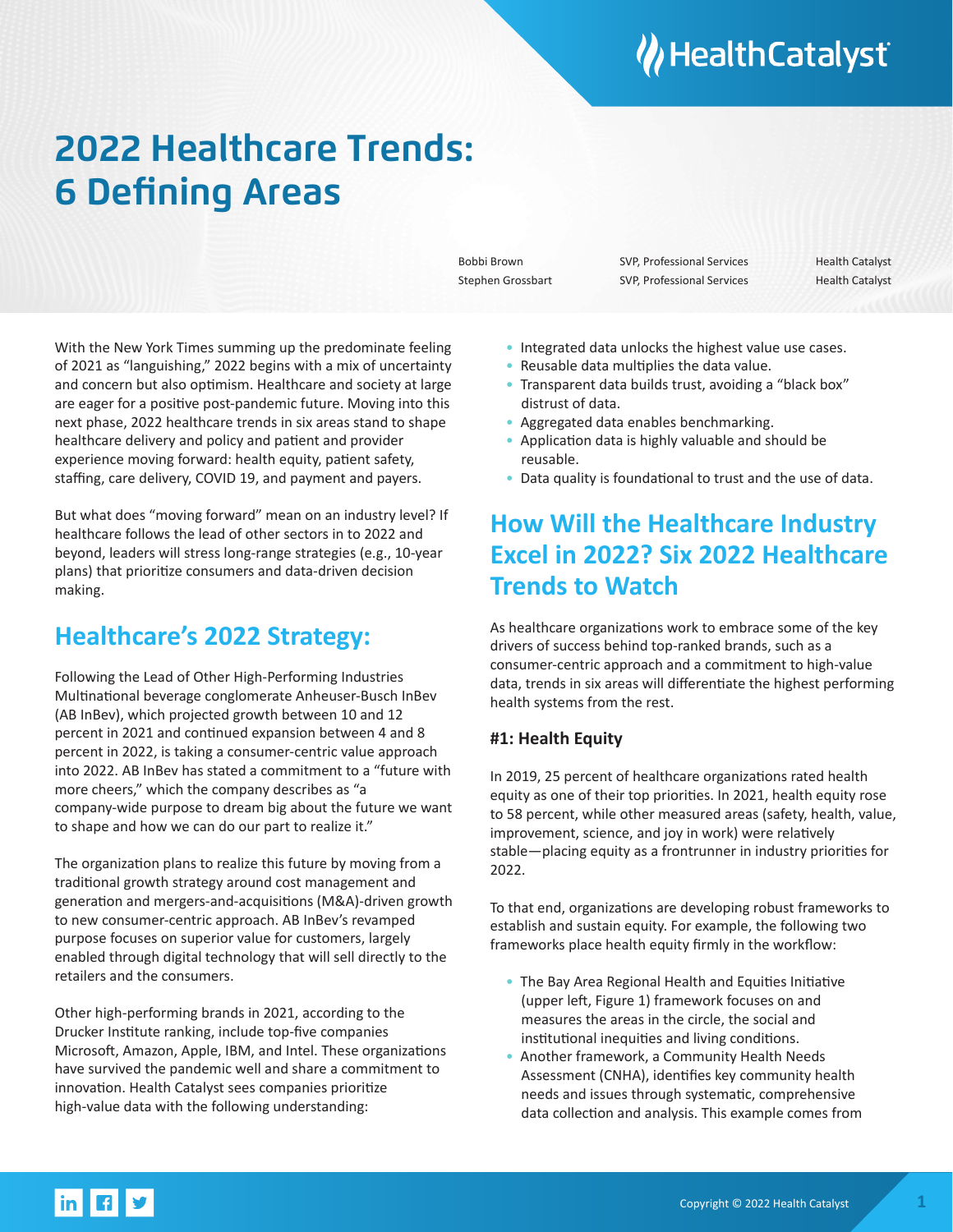UPMC (lower right, Figure 1). The framework looks at a three-year plan, including demographics and community needs assessments focuses on chronic conditions, behavioral health, health access, and prevention.



*Figure 1: Health equity framework examples.*



The above frameworks focus on understanding community needs—a key driver in health equity. And many organizations are making similar priorities. For example, more than 75 companies have signed the Digital Health Equity Pledge, an initiative by Executives for Health Innovation, to look as equity issues including accessibility, diversity, respect, and relevant public policy.

CMS has also joined healthcare leaders with a focus on health equity and is helping drive related trends. For example, in the finalized 2022 Inpatient Perspective Payment rule, CMS asks for comments from stakeholders on the potential future reporting on structural measures to assess hospital leadership engagement in health equity performance data. In other words, CMS has informed stakeholders that they're going to assess how closely CEOs and other leaders look at health equity and use it to drive and improve performance. CMS will ultimately tie equity assessment into the payment systems that drive healthcare business.

Furthermore, CMS has already positioned data to support health equity prioritization. Like many payers, CMS supports using Z codes. Payers use these ICD-10-CM codes to document social determinants of health data (e.g., housing, food insecurity, and transportation) to understand community needs and opportunities for change.

On the organizational level, organizations can follow six action items around equity prioritization in 2022:

- **1.** Review the organization's CHNA.
- **2.** Ensure goals are meaningful.
- **3.** Identify partners.
- **4.** Evaluate value-based contracts and review the measures tracked.
- **5.** Track metrics and measures that impact the community.
- **6.** Report the above outcomes and learn from mistakes and successes.

#### **#2: Care Delivery**

Significant shifts in care delivery in 2020 and 2021 will continue into 2022. Notably, the healthcare model moved outside the walls of the hospital and into virtual care settings, as facilities met capacity during COVID-19. In 2020, CMS issued a waiver for acute care at home, and as of fall 2021, approved 175 hospitals to provide at-home acute care.

The shift to at-home care appears to be gaining momentum. For example, early in 2022, major healthcare organizations, including Kaiser Permanente and Mayo Clinic, invested \$110 million in a company called Medically Home, which facilitates and coordinates treatment for high-acuity patients in their homes.

The Advisory Board further supports the forecasted care delivery shift away from the hospital. The consulting firm predicts that between 2022 and 2027, outpatient knee surgery will expand from 6.5 to 36 percent of cases, 20 percent of the current outpatient medical visits will be virtual, and home-based hospital care will increase from 1 to 30 percent.

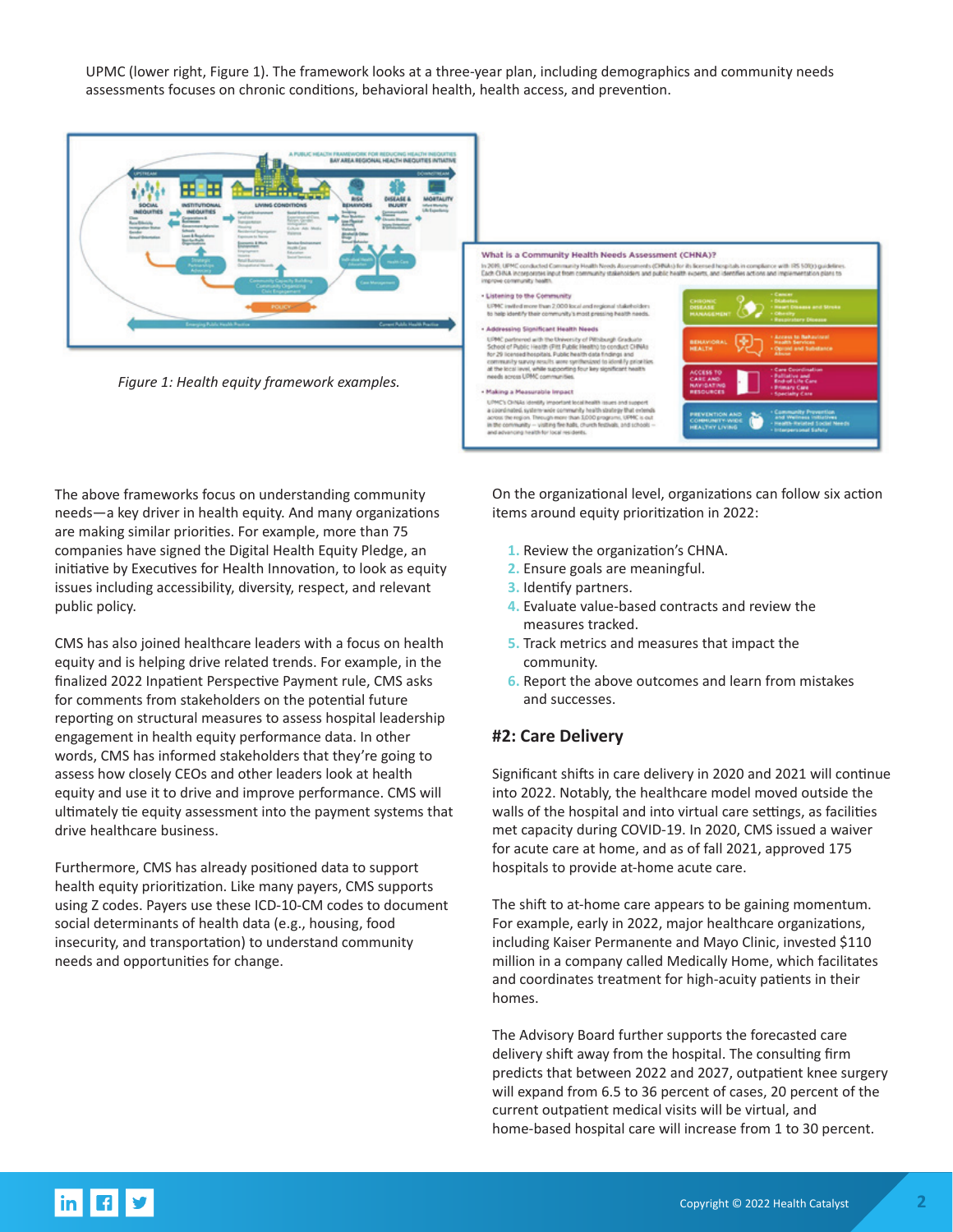Consistent with the site-of-care shifts in 2020 and 2021 has been growth in the telehealth space. CMS waivers temporarily expanded telehealth services during COVID-19. While overall part B Medicare population care declined 11 percent in volume from 2019 to 2020, telehealth visits went from 840,000 to 53 million in that same period.

With digital technology and workflows rising among stakeholders (from payers to pharma), patient-centered care becomes more critical. Actions around care delivery in 2022 will center on engagement:

- **1.** Know the customer, or patient, engagement strategy.
- **2.** Consider how to excite customers, simplify healthcare encounters, and improve patient health.
- **3.** Identify key metrics to track for patient engagement efforts (e.g., increase in number of telehealth visits).
- **4.** Understand what drive a better consumer experience.
- **5.** Have a plan to assess the patient's condition and navigate patients to the right interventions.
- **6.** Identify what investments will drive better care at the right site (e.g., hospital or home) for that care.

#### **#3: Patient Safety and Quality**

COVID-19 dramatically impacted patient safety and quality. By the fourth quarter of 2020, the number of hospital-acquired infections had increased—in particular central line-associated bloodstream infection (up 47 percent), catheter associated urinary tract infections (up almost 19 percent), and notable rises in ventilator-associated events, MRSA, and others. The above increases make sense, as patients have been sicker during the pandemic, with more people on central lines, catheters, and ventilators. Concurrently, volumes have overwhelmed staff and lowered clinician-to-patient ratios. And with many people avoiding routine care, preventive appointments, such as cancer screenings, have declined. For example, breast cancer screening was down almost 91 percent from 2019 to 2020. To what extent COVID-19 undermined cancer prevention in 2020 remains to be seen but will likely impact healthcare in 2022.

As an aside, surgical-site infections have declined during the pandemic, in part due to the reduction in elective surgeries. Meanwhile, hospital-acquired Clostridioides difficile (C. diff) has also declined in conjunction with COVID-19, with a decrease in people admitted with community C. diff.

Moving forward, the United States has work ahead to bridge its safety and quality gaps—regardless of the pandemic. Relative to countries with similar socioeconomic status, the U.S. spends close to 17 percent of its gross domestic product on healthcare, which is nearly double what the rest of the industrial world spends. And at the same time, objective measures of quality are lower in the United States.

Moving the cost and quality dial in 2022 will require health systems to leverage data and analytics and an adaptive problem-solving approach. At the same time, organizations can take the following action around patient safety:

- **1.** Re-enforce infection prevention practices.
- **2.** Leverage augmented intelligence (AI) and predictive models in risk prediction.
- **3.** Re-set goals with updates needed for new protocols.
- **4.** Gathering information and closing gaps.

#### **#4: COVID-19 Response**

With COVID-19's vast changes on the world overall and healthcare, the pandemic has reshaped many areas of society and the industry. With ongoing waves of variants and health systems still confronting capacity issues and predicted losses for hospitals in 2021 reaching \$54 billion, COVID-19's economic impact will shape healthcare through 2022 and beyond. The pandemic also drove an increase of almost 10 percent in national healthcare spending and a 36 percent increase in federal expenditures.

Looking forward into 2022, inflation is at 7 percent, the highest in 40 years. Meanwhile, M&A revenue was up 25 percent in 2021 from 2020, with more anticipated in 2022 Significant organizations, such as, Oracle, Cerner, and HCA are acquiring new entities while others are merging to accommodate new care delivery models, such as the growth in ambulatory surgery.

Hospital operating margins fell in 2021, with more losses predicted in 2022, while the CARES Act provided some relief to hospitals between 2020 and 2021—at least \$70 billion. In Figure 2, from the Kaufman Hall December 2021 National Hospital Flash Report, the yellow bar shows operating margin with CARES Act dollars, and the blue bar is without CARES money. As the graph shows, margins are coming back but haven't yet returned to pre-pandemic levels.

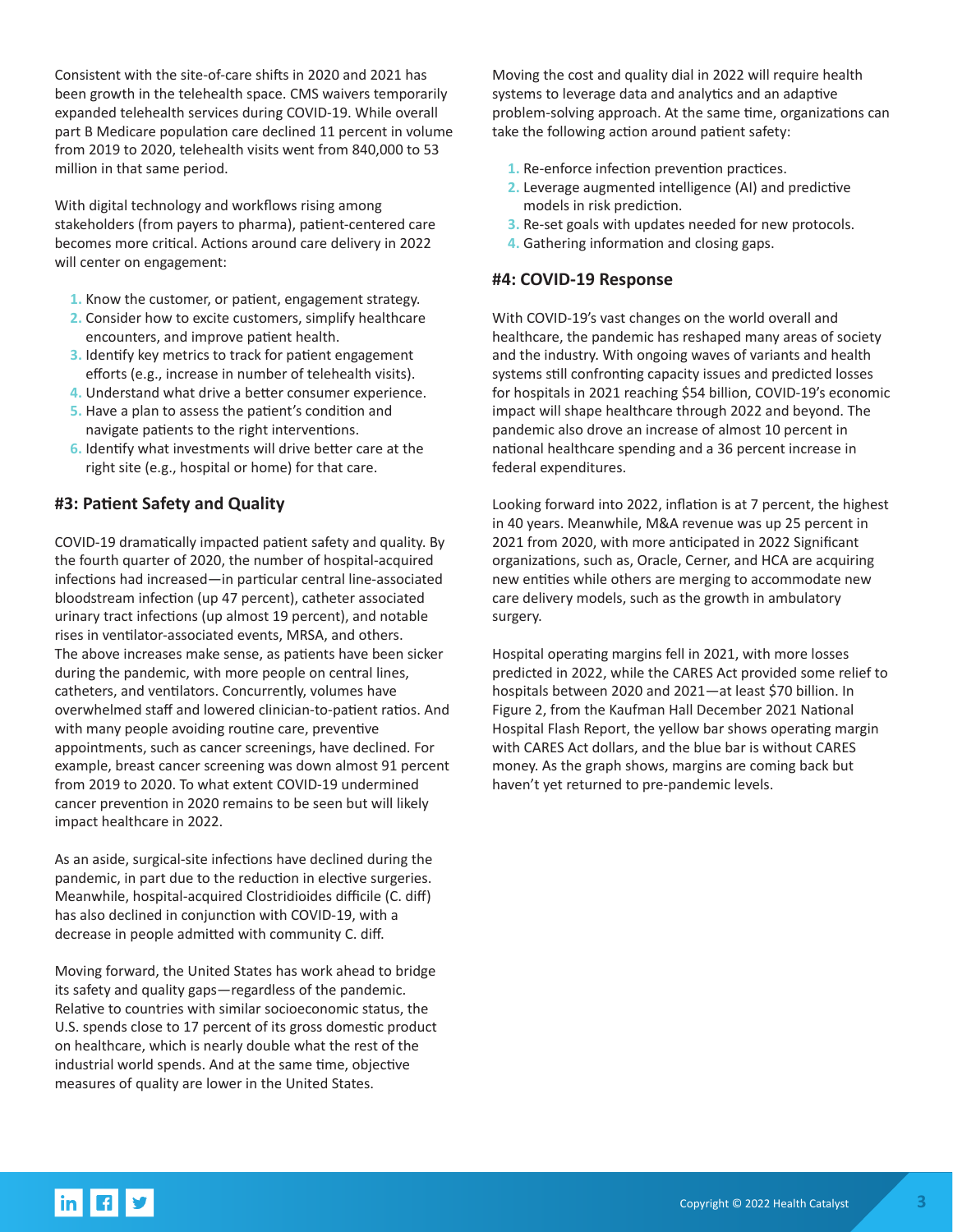| <b>MARGIN % CHANGE</b>                    |         | <b>Budget Variance   Month-Over-Month</b> | Year-Over-Year |       | Year-to-Date Year-to-Date 2019 |
|-------------------------------------------|---------|-------------------------------------------|----------------|-------|--------------------------------|
| <b>Operating EBITDA Margin Less CARES</b> | $-9.2%$ | 4.3%                                      | $-2.7%$        | 28.2% | $-5.8%$                        |
| <b>Operating Margin Less CARES</b>        | $-6.2%$ | 8.1%                                      | 5.5%           | 51.4% | $-3.6%$                        |

| <b>MARGIN ABSOLUTE CHANGE</b>             |         | <b>Budget Variance   Month-Over-Month</b> | Year-Over-Year |       | Year-to-Date Year-to-Date 2019 |
|-------------------------------------------|---------|-------------------------------------------|----------------|-------|--------------------------------|
| <b>Operating EBITDA Margin Less CARES</b> | $-85.6$ |                                           | $-16.8$        | 281.3 | $-75.9$                        |
| <b>Operating Margin Less CARES</b>        | $-42.8$ | 58.                                       |                | 314.7 | $-15.0$                        |



*Figure 2: National margin results—with and without CARES dollars.*

Another notable COVID-19 healthcare business impact has been the cost of not getting vaccinated. According to the Kaiser Family Foundation, insufficient vaccinations as of June through November 2021 cost U.S. hospitals almost \$14 billion in waste—waste meaning hospitalizations that could have been avoided and the societal impact, lost work, lost family, and mortality related to not getting vaccinated.

Moving into 2022, healthcare can take the following actions to navigate COVID-19's ongoing impact:

- **1.** Take a proactive approach to revenue cycle management and cost (know true costs to provide services).
- **2.** Perform financial forecasts on shorter time frame, with the ability for rolling forecasts as the environment changes.
- **3.** Perform a capital allocation review.
- **4.** Combine clinical and financial outcomes.
- **5.** Double down on patient safety.

#### **#5: Staffing**

Healthcare is facing a crumbling workforce coming into 2022. September 2021 saw the highest quit rates among U.S. worker, with 4.4 million leaving their jobs. In healthcare, estimates say two in five nurses and one in four physicians want to exit the profession in the next two years.

At the same time, demand for healthcare workers is projected to grow by 45 percent between 2020 and 2030, forcing healthcare to evaluate its workforce supply strategy. Organizations must look closely at data-driven labor management to predict and manage labor needs and improve workforce experience.

Along with labor management, actions organizations can take around staffing in 2022 include the following:

- **1.** Listen to workforce needs and concerns.
- **2.** Share and communicate the data.
- **3.** Consider what flexibility options for the workforce (e.g., schedules, roles, care models).
- **4.** Prioritize workforce retention (including address burnout and ensuring team members feel valued).